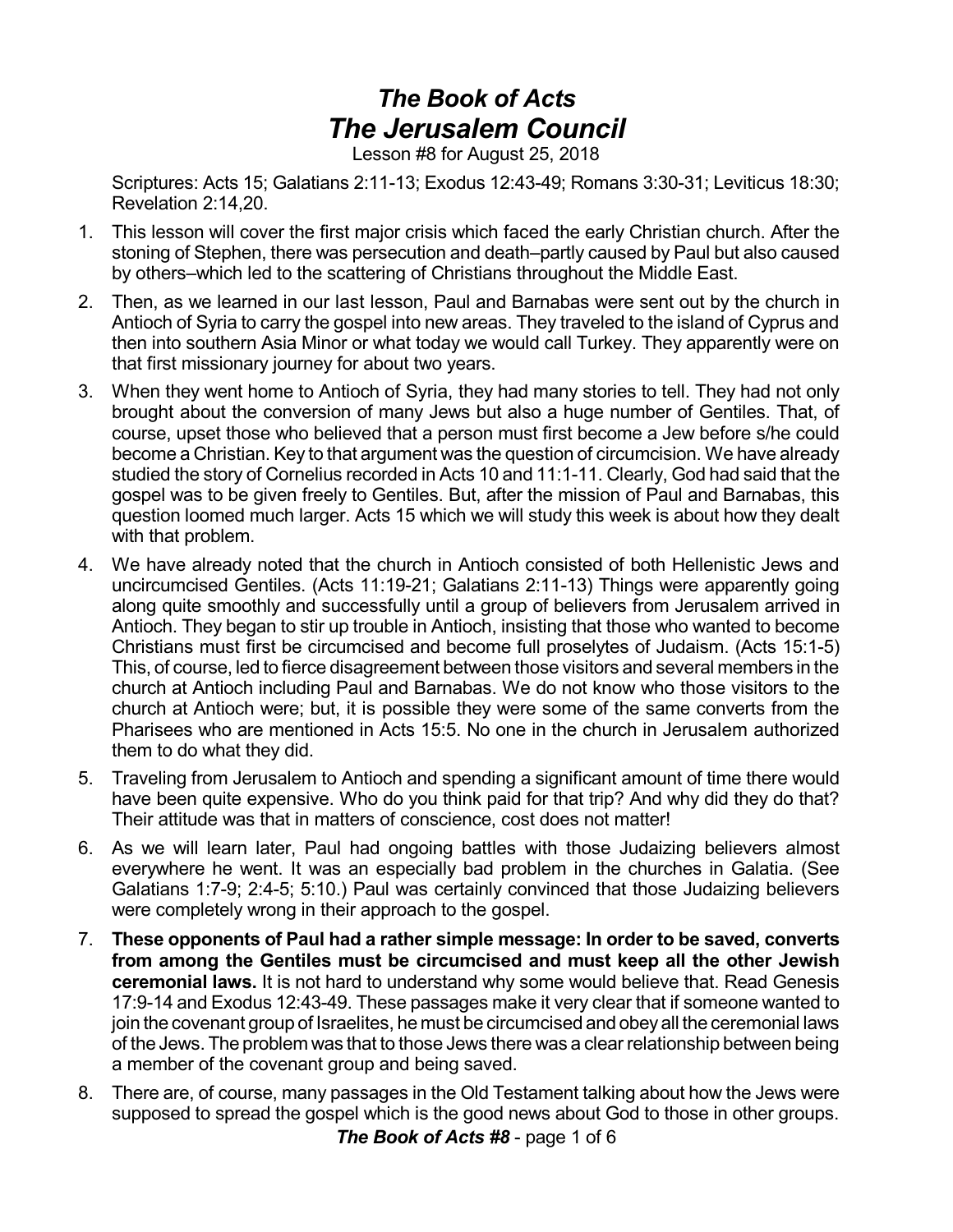The first of such passages is found in Genesis 12:3:

**Genesis 12:3:** "I will bless those who bless you,

But I will curse those who curse you.

And through you I will bless all the nations."—American Bible Society. (1992). *The Holy Bible: The Good News Translation*\* (2nd ed., Genesis 12:3). New York: American Bible Society*.*

- 9. Such a stir was caused in Antioch that the cooler heads thought they should take this matter back to the church leaders in Jerusalem and make a collective decision. So, Paul and Barnabas and probably some others were sent to Jerusalem. Do you think that believers from other cities came to that conference? For example, what about the Samaritan believers?
- 10. This was not the first time there had been conflicts about circumcision. The passages in Genesis 17:9-14 and Exodus 12:43-49 make it clear that circumcision was God's command to Abraham. But, look at Jesus's own comments in response to a question from the Pharisees and teachers of the lawas recorded in Matthew15:8-9.These verses include a quotation from Isaiah 29:13 in the *Septuagint* (*LXX*). Was Jesus trying to change the laws that He Himself had given in the Old Testament?
	- **Matthew 15:2,9**: <sup>2</sup> "Why is it that your disciples disobey the teaching handed down by our ancestors? They don't wash their hands in the proper way before they eat!..."

<sup>9</sup> " 'It is no use for them to worship me, because they teach human rules as though they were my laws!' "—*Good News Bible.*\*

- 11. Therefore, circumcision was thought to be indispensable for a male to be a full member of God's covenant community. And because Jesus was the Messiah of Israel, it seemed natural that the Judaizers would insist that no Gentile could benefit from salvation through Him without first becoming a Jew.
- 12. Of course, Paul's approach to circumcision was very different. Paul himself was circumcised. Read Romans 3:30-31; 1 Corinthians 7:18; and Galatians 3:28-29; 5:6.
- 13. It should be clear to us now that those Judaizing believers were mixing up two distinct concepts. They believed that in order to be saved, it was necessary to be a part of God's covenant people. But, Jeremiah 4:4 and 9:25 demonstrate that many belonging to God's covenant community will not be saved. Furthermore, when circumcision was first given to Abraham as a sign of the covenant he had with God, he was saved and justified by faith which was present before he was circumcised. This situation is discussed at some length in Romans 4:9-13. God had blessed the children of Israel with the provision of His Word from the days of Moses to those of Malachi. But, it is very clear from the history in the Old Testament that not all of them would be saved. Of course, the Jews believed that if one was a Jew, s/he would automatically be saved. Thus, they viewed circumcision as a kind of entrance requirement to God's covenant, as meritorious, and as leading to salvation.

So, **to impose circumcision on believing Gentiles as a means of salvation was to distort the gospel's truth** *(Gal. 1:7, 2:3-5),* nullify God's grace *(Gal. 2:21),* and make Jesus of no benefit *(Gal. 5:2)*. Furthermore, it was a denial of the universal character of salvation *(Col. 3:11, Titus 2:11)*. Paul could never agree to this type of thinking.—*Adult Sabbath School Bible Study Guide*\* for Monday, August 20. [Bold type is added.]

14. And what about us? Don't we feel that if we are faithful Seventh-day Adventists, we are almost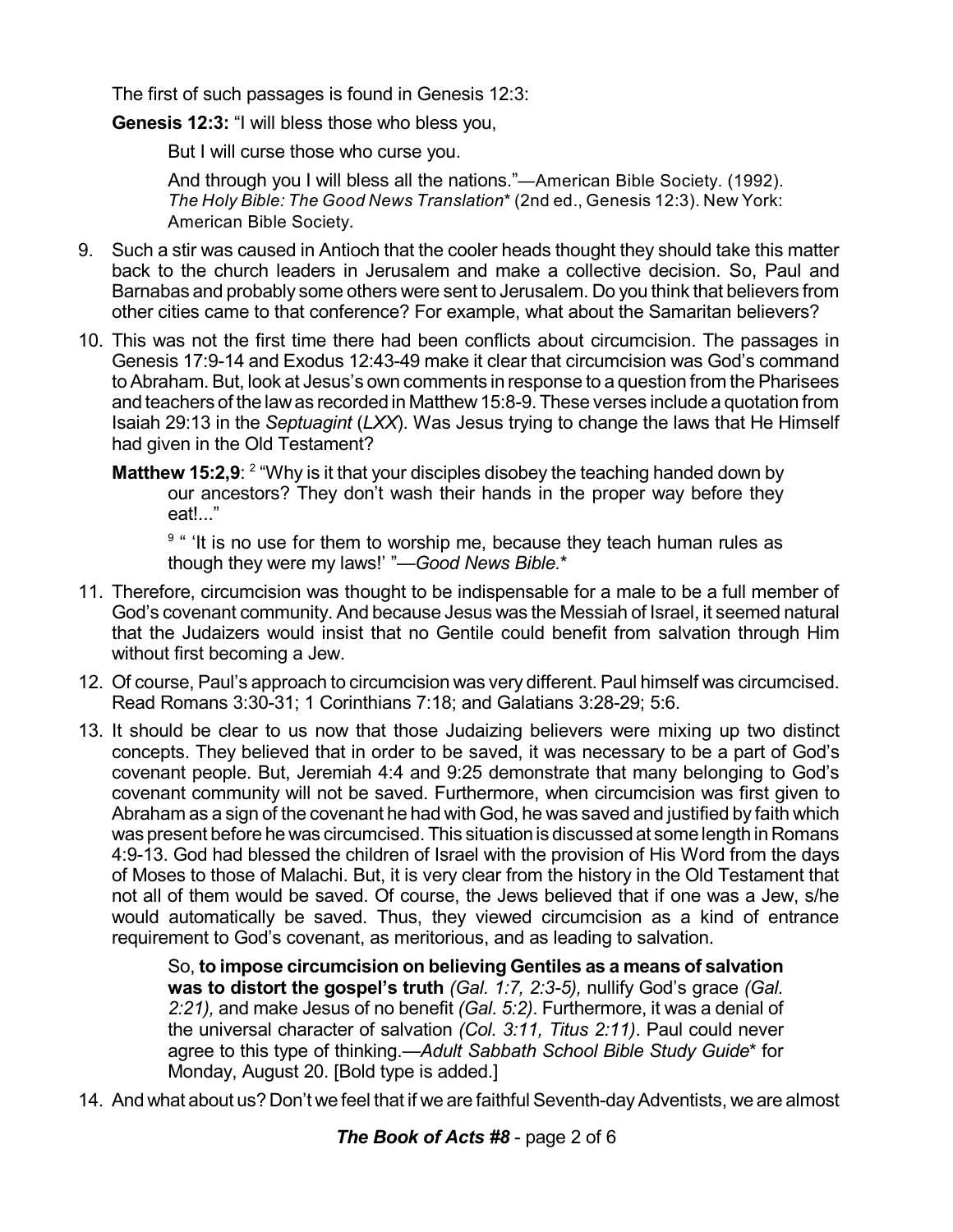automatically "on the bus" toward salvation?

- 15. Read Acts 15:7-11. In the Jerusalem Council, they were apparently given opportunity to clearly hear a full discussion from each side. At the end of that, Peter stood up and reminded them of what had happened with Cornelius. (See Acts 10:1-33; 11:1-18; 15:6-11.) He asserted that all the requirements of the ceremonies had already been a burden that even the Jews themselves had not been able to bear.
- 16. Don't you imagine that both sides in this argument presented powerful evidence supported by what they believed were unanswerable reasons why their thinking was correct? No doubt, many passages of Scripture were quoted. The fact that only the comments from Peter and James the stepbrother of Jesus are recorded, even though very briefly, suggests that they were considered to be leaders among the early church.
- 17. Read Acts 15:13-21. After what were probably several days of long discussions, James felt the time had come for him to stand up and draw some conclusions. James was apparently the leader of the church in Jerusalem at that time. (See Acts 12:17; 21:18; and Galatians 2:9,12.) James bolstered his arguments by quoting from Amos 9:11-12 in the *Septuagint* (*LXX*). Then, he suggested that a letter should be written to the churches with the conclusions that we read in Acts 15:28-29.
- 18. Acts 15:28-29: <sup>28</sup> "The Holy Spirit and we have agreed not to put any other burden on you besides these necessary rules: <sup>29</sup>**eat no food that has been offered to idols; eat no blood; eat no animal that has been strangled; and keep yourselves from sexual immorality.** You will do well if you take care not to do these things. With our best wishes."—*Good News Bible.*\* [Bold type is added.]
- 19. What do these restrictions have to do with salvation? Nothing! These are not some kind of criteria for the basis on which a person can be saved. Instead, they are restrictions which were very important to the Jews and which had been pointed out byGod in the Old Testament that violation made one ceremonially unclean. Thus, for Gentiles who wanted to join Jewish believers in services, it was requested that they refrain from these activities.
- 20. Revelation 2:14,20 make it clear that sexual immorality and eating food offered to idols would remain a major issue in the Christian church for a long time. Many Christians today treat the dietary prohibitions mentioned in this letter as temporary restrictions that were to be observed because of their offensive nature to Jewish believers. They are happy to throw out all the rest of the Old Testament laws including the Levitical food laws and the Sabbath commandment even though they were not mentioned in this list; many modern Christians feel those commands are no longer binding.
- 21. Review Leviticus 17-18. It is clear that in the context of Leviticus, these prohibitions were specifically meant as a renunciation of paganism. If one wanted to join the covenant people of Israel, s/he had to reject those pagan practices. (Leviticus 18:30) Thus, requesting Gentiles to avoid those same practices was only a continuation of a firm stand against paganism.
- 22. Furthermore, Christian believers were expected to follow certain universal, pre-Mosaic, and not intrinsically-ceremonial requirements such as keeping the Sabbath. (Genesis 2:1-3) They were also expected to differentiate between clean and unclean foods, (Genesis 7:2) and abstain from the eating of blood and fat. (See Leviticus 7:25; 17:14; and Deuteronomy 12:23.) If one thinks that the Bible is foundational to his/her beliefs and that the Bible should take precedence in our country, others will call him/her a bigot!
- 23. The comments in Revelation 2:14,20 are part of the message to Pergamum, a church which we believe symbolized the church several hundred years after the days of the apostles.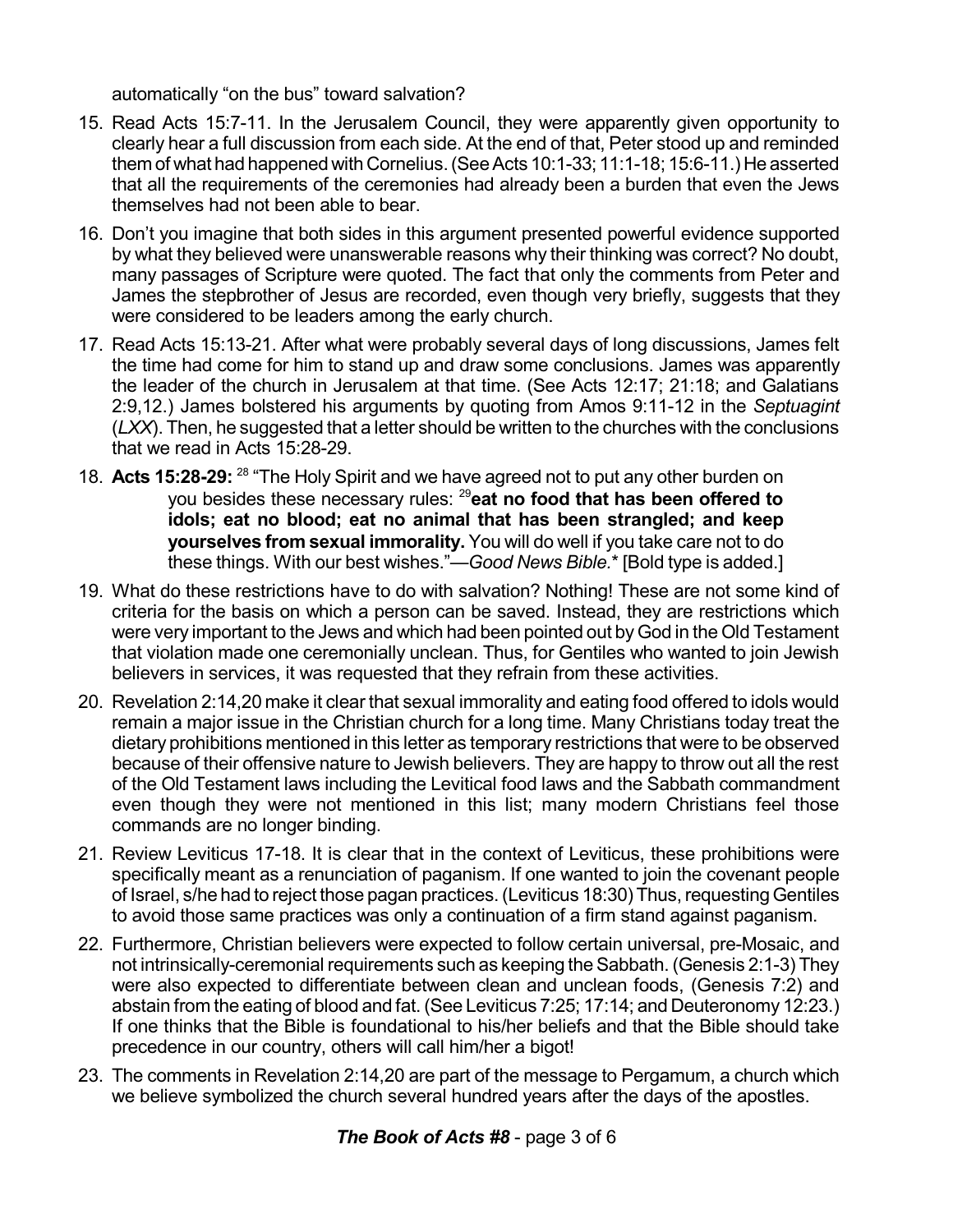- 24. What could we learn from Acts 15 and the experience in Jerusalem about resolving problems in our church today?
- 25. The Christian leaders in Jerusalem went beyond just writing a letter. They chose two men, Judas called Bar-sabbas and Silas, who traveled to Antioch to assure the believers that the message included in the letter was correct. James apologized for the confusion and trouble caused by the earlier, unauthorized visitors.
- 26. In the letter they asserted that their decisions had the approval of the Holy Spirit. On what basis did they make that claim?
- 27. It is interesting to note that this letter, recognizing the church in Jerusalem as the prime church, was written in A.D. 49. It is one of the earliest known Christian documents.
- 28. Read Acts 15:30-33. The people in Antioch were delighted to receive this letter and the resolution it suggested to that issue. How do you understand Acts 15:32 which says Judas and Silas were themselves prophets?
- 29. Unfortunately, we know that the decisions from this Jerusalem Council did not resolve the issues permanently.

Jerusalem was the metropolis of the Jews, and it was there that the greatest exclusiveness and bigotry were found. The Jewish Christians living within sight of the temple naturally allowed their minds to revert to the peculiar privileges of the Jews as a nation. When they saw the Christian church departing from the ceremonies and traditions of Judaism, and perceived that the peculiar sacredness with which the Jewish customs had been invested would soon be lost sight of in the light of the new faith, many grew indignant with Paul as the one who had, in a large measure, caused this change. **Even the disciples were not all prepared to accept willinglythe decision of the council. Some were zealous forthe ceremonial law, andtheyregardedPaul withdisfavor because theythoughtthat his principles inregardtothe obligations ofthe Jewish law were lax.**—Ellen G. White, *The Acts of the Apostles*\* 197.1. [Bold type is added.]

- 30. What do we know about the educational backgrounds of those at the council? Many of the disciples were "uneducated" by Jewish standards. Paul was the equivalent of a university professor! But, the disciples had had Jesus as their Teacher! Honestly, do you find it difficult to fellowship on an equality with people from other races? Cultures? Or, even social classes? How can we rid ourselves of this curse against the gospel?
- 31. But, let us be considerate of those early Christians who had differences of opinion.

The Jewish converts generally were not inclined to move as rapidly as the providence of God opened the way. **From the result of the apostles' labors among the Gentiles it was evident that the converts among the latter people would far exceed the Jewish converts in number.** The Jews feared that if the restrictions and ceremonies of their law were not made obligatory upon the Gentiles as a condition of church fellowship, the national peculiarities of the Jews, which had hitherto kept them distinct from all other people, would finally disappear from among those who received the gospel message.—Ellen G. White, *The Acts of the Apostles*\* 189.2. [Bold type is added.]

32. So, what about us today? Do we believe that belonging to the right church guarantees our salvation? If it does not guarantee salvation, what is the advantage of being a member of that church? What issues today might be in some way comparable to that issue about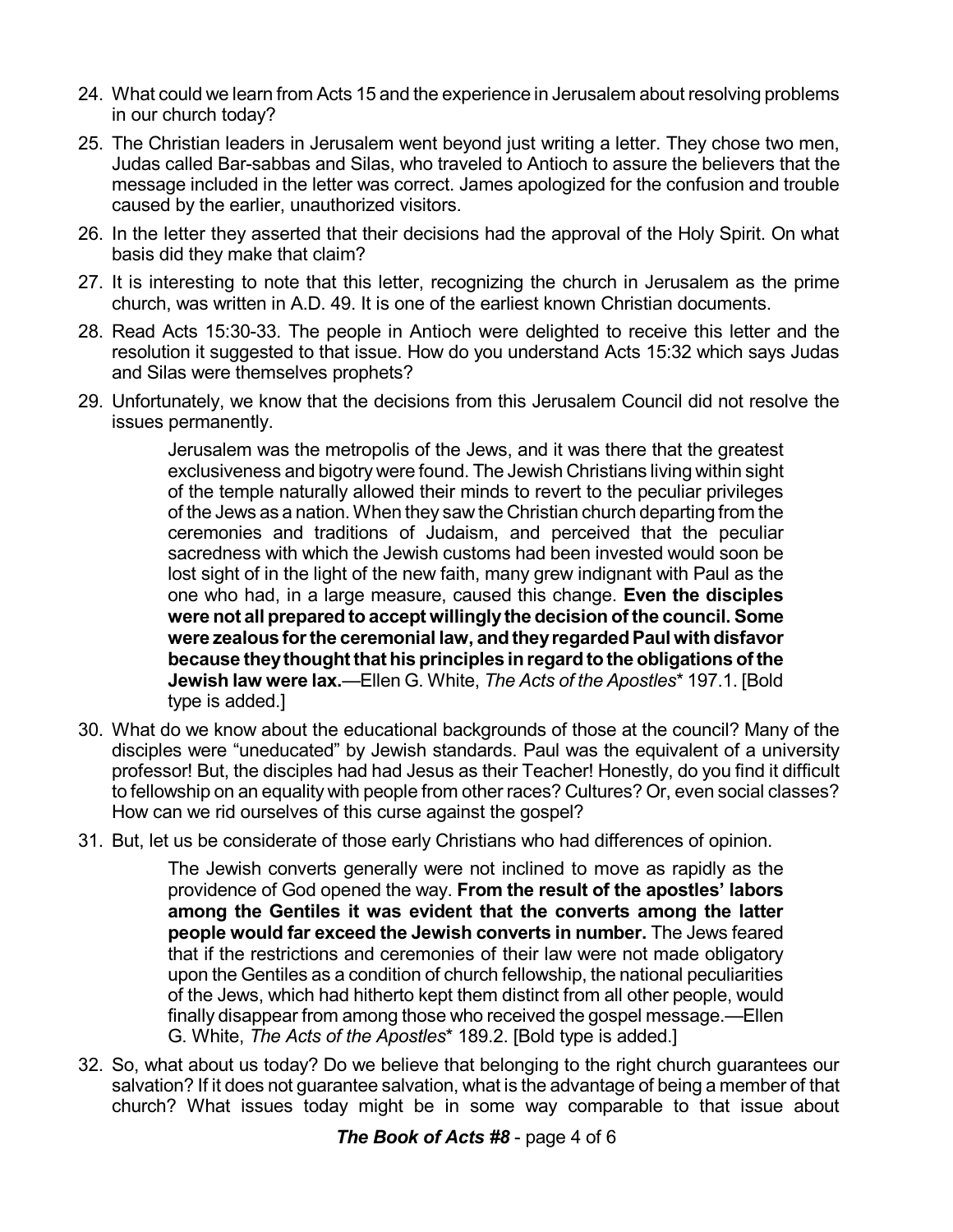circumcision? Do any of us look down on and shun people who might be dressed differently or act differently than we expect at church?

- 33. It would be very instructive if one had time to choose a group of people to represent each of these sides and have a replay of the Acts 15 conference. Would we come to the same conclusions as they did? Would the Holy Spirit be guiding us?
- 34. It should be clear that even belonging to a group that regards itself as God's faithful people is not always easy. Do we easily accept those that we formerly might have avoided? As Adventists do we have a superiority complex, thinking of ourselves as a privileged people?
- 35. In our church we have conservative groups and liberal groups. Why do the conservatives look down on the liberals? Why do the liberals look down on the conservatives? Will there ever be a way to reconcile such groups? Why do we choose to be a part of one of these groups or the other? **Conservatives look for truth outside of themselves and then ask of a given situation, "Is this right?" Liberals look for truth within themselves and ask, "Does this work?"** So, why are there conflicts in places like the United States Congress?
- 36. Was there any gloating after the council was over? Did the former-Pharisees feel completely defeated? Did they have anything to do with the later decision of the leaders in Jerusalem that led to the arrest of Paul and his imprisonment?

Something remarkable took place at the Jerusalem Council.... Ingrained theological, biblical, and sociological principles and practices that had been reinforced for millennia were now about to "officially" shift.—*Adult Teachers Sabbath School Bible Study Guide*\* 107.

- 37. Any change is painful to some. Is change in the church healthy?
- 38. Is there evidence from the history of the Jews, and even times prior to that, that occasionally things do change? Even God's requirements? At first Adam and Eve walked with God freely in the Garden of Eden. After being expelled from the garden, they were told to offer sacrifices on personally-built altars. After the children of Israel got into the land of Canaan, they were told not to build personal altars but to offer their sacrifices only at the temple in Jerusalem. (Leviticus 17:3-4) They were told to meet God strictly in His temple in Jerusalem. Later, the temple was destroyed, and the children of Israel were told to move from the old covenant to a new covenant. Then, a whole new revelation came to the children of Israel in the form of Jesus Christ Himself, living that perfect life and dying that awful death on Calvary. This revelation through Jesus was that of God Himself, more clear than all previous revelations.
- 39. What principles can we learn from the story of Acts 15 that might help us today? Can we be sure that God really wanted that change?
	- 1. God had performed miracles in support of the new changes. Acts 10-11; 13-14.
	- 2. The changes were discussed and agreed upon by the church in joint discussions.
	- 3. All sides were given free opportunity to express their ideas, and leadership listened carefully to the arguments.
	- 4. The exponential growth among Gentiles indicated that God was at work among them.
	- 5. Pharisees were on both sides of this argument! (Remember that Paul was a Pharisee.)
	- 6. Support from the Old Testament was quoted for the new approach. (Amos 9:11-12, *LXX*)
	- 7. The members of the Jerusalem Council believed that the careful way in which things had been handled gave them permission to claim the support of the Holy Spirit for what they had done.

*The Book of Acts #8* - page 5 of 6